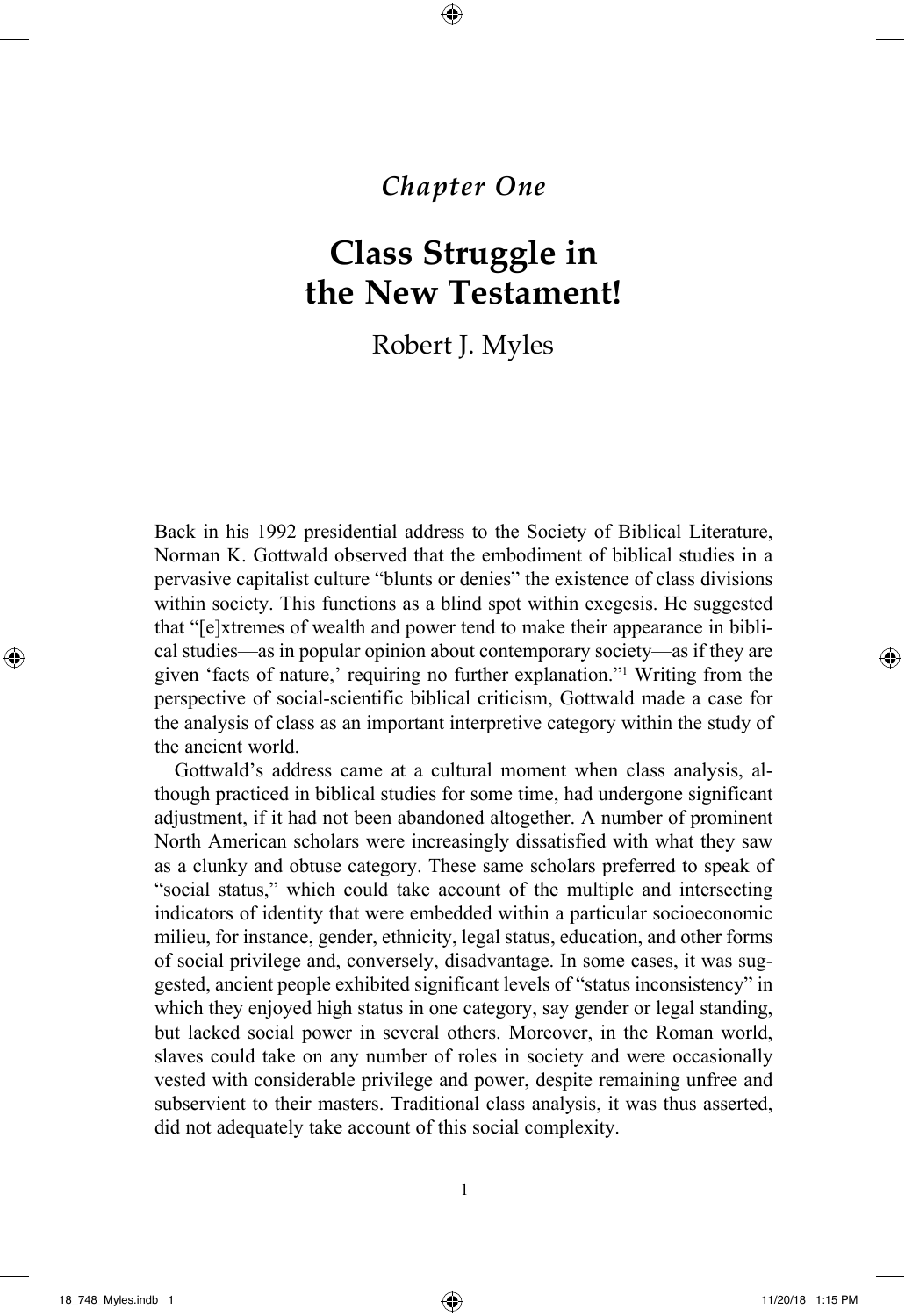Recent momentum, however, suggests that class might once again be emerging as a significant analytical category in biblical studies. This collection of essays you hold in your hands is part of a broader effort to reinvigorate an exploration of class and class struggle within the study of the New Testament and its world. Authors variously draw on the tools of critical theory and contemporary debates about class to unpack both the political and emancipatory potential, and unsubversive and counterrevolutionary elements, of this corpus of ancient religious texts and traditions. In doing so, the volume seeks to offer new and innovative ways of engaging class and class struggle that move beyond the so-called "reductionistic" or "essentializing" application of yesteryear (however much this charge was overblown). While some chapters utilize a more traditional Marxist take on class, as signifying one's relationship to the means of production, others take class as a point of departure in tackling exegetical or ideological issues at the intersection of collective struggle, economics, entrepreneurialism, imperialism, the military, slavery, gifting, cultural production, and individual populism. Class thus features as the unifying concept but is by no means its only focus.

## **DEFINING CLASS AND CLASS STRUGGLE**

The *Communist Manifesto*, coauthored by the revolutionary socialists Friedrich Engels and Karl Marx in 1848, famously begins with the declaration "The history of all existing society is the history of class struggles."<sup>2</sup> Class struggle signifies a sense of social and economic conflict. From a Marxist perspective, this conflict arises because of an inequitable relationship between the classes in a particular society over the control and ownership of the production process, that is, the *means of production*. At its broadest signification, "class" refers to divisions in society. It comes from the Latin *classis*, introduced by Servius Tullius (57–34 BCE), who divided the ancient Romans into various classes for military purposes. This resulted in the production of two opposing groups in Roman society: the aristocrats and the commoners or plebs. According to Marx, every culture involves a class conflict between a minority of people who own the means of production and a larger group of people who do not own the means of production and so are forced to sell their labor in order to survive. Class within the Marxist tradition is necessarily a relationship. This relationship is intimately connected to the relations of production in which men and women engage in the processes of economic production and are further defined either through property relations or as labor relations. Within this volume, then, class is not reduced to an isolated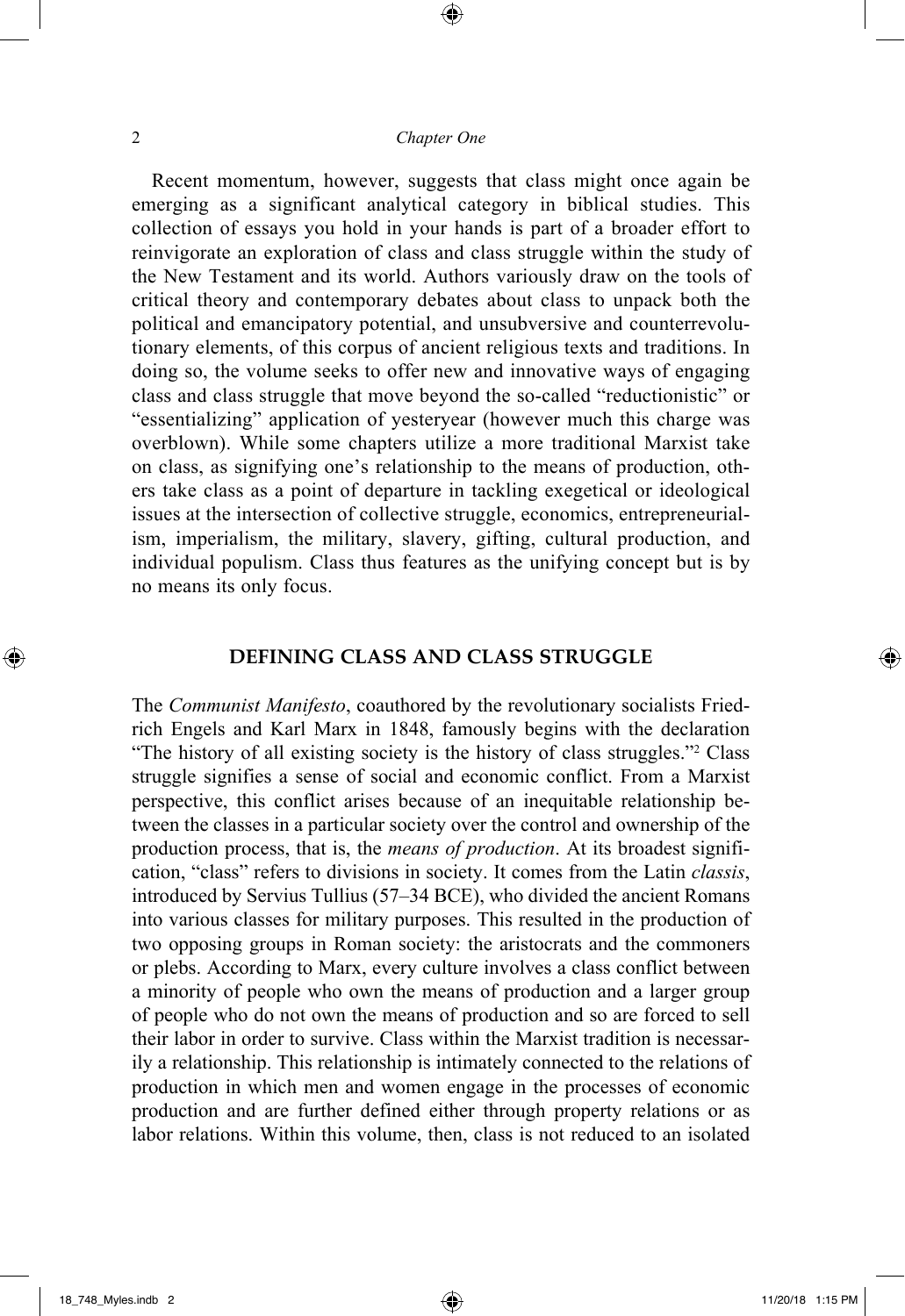marker of individual identity (see below), but rather is understood within this broader context of struggle over resources, ideas, and power.

Marx located the central conflict driving capitalism—that is, the political-economic system that has dominated the West and now the globe since the industrial revolution—as occurring between the bourgeoisie, who own the means of production, and the proletariat, who own nothing but their labor power, which they are forced to sell in order to survive. It is the essence of a class society that the smaller class, in virtue of its control of the means of production, can exploit, or appropriate a surplus off, the larger class group.

On the one hand, the bourgeoisie own the means of production and are employers of wage labor. The means of production refers to the land, factories, and machinery necessary to produce commodities, as well as capital to invest in such infrastructure. As the bourgeoisie were the creators and principal benefactors of the capitalist system, the term has developed negative connotations in left-wing circles. At the same time, however, Marx and Engels assert that the bourgeoisie had been in an earlier day a revolutionary class because it challenged a decaying feudal economy in which the aristocratic class were the holders of political power and property through birthright. The bourgeois revolution had resulted in a giant leap forward in the productive forces of society. With the advent of industrial capitalism, however, the bourgeoisie was seen by Marx to have fulfilled its purpose and acted only as a barrier to further development of human potential.

On the other hand, the proletariat (sometimes referred to as the "working class") does not own the means of production and must sell its labor power in order to survive. Labor power refers to the skills or strength of workers to produce commodities which are sold on the market for a profit which is then fed back to the bourgeois class. The term "proletariat" derives from the Latin *proletarius*, referring to the lowest class of Roman citizen who contributed nothing to society except for his offspring (*proles*). The proletariat was held by Marx to be the only true revolutionary class within capitalist society, primarily because the conditions of industrial employment had concentrated workers of this type into factories and other communal workplaces, thereby developing their class consciousness and making them easier to organize for revolutionary action.

According to Marx, the class antagonism between the bourgeoisie and the proletariat is grounded in the bourgeoisie's goal of turning a profit on the sale of commodities produced. To do so, they pay the workers the lowest possible wage while having them attain the highest level of productivity, thereby producing "surplus value." These basic social relations lay a foundation upon which various legal and political institutions are determined;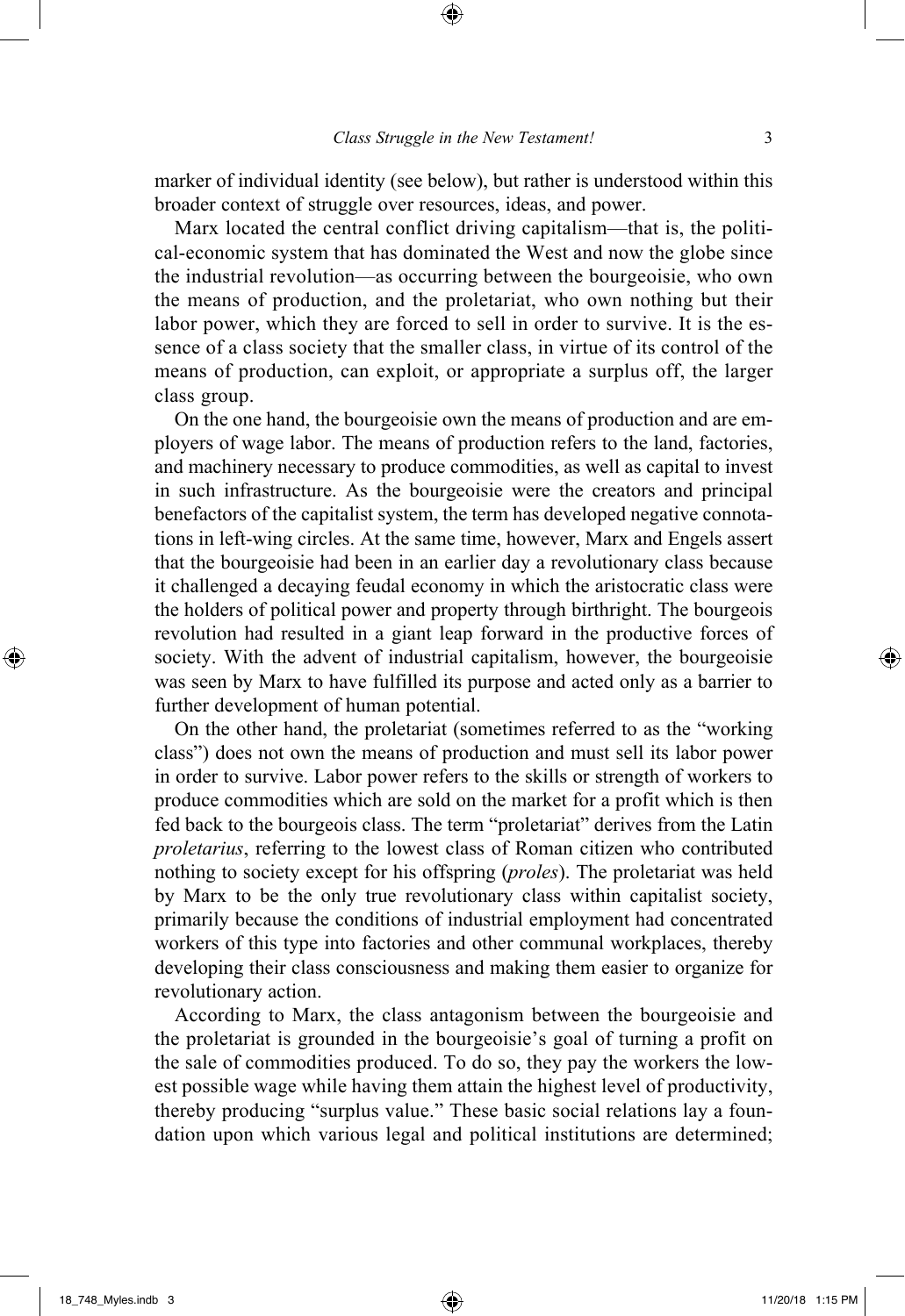a society's politics, laws, education, and culture are enmeshed by the fundamental antagonism that undergirds the dominant arrangements of power within that society.

While the class struggle under capitalism consists of this basic distinction between the bourgeoisie and the proletariat, it is possible to identify further nonbasic class groups which may or may not feature in the struggle. This includes, for instance, landlords and other social groups such as the intelligentsia and "petite bourgeoisie" made up of aspiring shopkeepers, clerks, and students. On the other extreme are the *lumpenproletariat*, which consists of the unemployed, criminals, and those residing outside of the wage-labor system. These additional classes complicate the pattern of class relationships somewhat. However, it should be noted that while Marxist analysis emphasizes the role of certain classes or groups in the struggle, this does not mean other nonbasic classes or societal divisions (e.g., gender, ethnicity, race, culture) are irrelevant. Within Marx's original theory, however, the proletariat is the only true revolutionary class within capitalism, for the structures of their particular working environments fosters an ability to become conscious of their class existence; the first stage required to overthrow the exploitative chains of capital!

While some may object to using categories developed primarily to address industrial capitalism to investigate the ancient world, or indeed any other context, analysis of class is nonetheless an extremely useful and legitimate heuristic tool that can bring out aspects of ancient society often ignored or misunderstood by contemporary interpreters. Even when the categories of class and class struggle do not appear to fit, they prove decisively just how different the ancient world was from the modern one. The agrarian world of the New Testament was, of course, precapitalist and so not built on a class struggle between the bourgeoisie and the proletariat. Regardless, the antagonism refracted in its texts and traditions still constitutes the control of the means of production by one class (namely, the propertied elite) over another (the peasant and unfree). Because in antiquity, land and slaves were the principal means of production, a small class of wealthy landowners was able to extract a weighty surplus. This became the indispensable basis of the political-economic system.

The New Testament writings were composed in various locations that all fell under the purview of the Roman Empire, which played a significant contextual role in the formation and development of early Christianity. In recent years, much scholarly attention has focused on the pervasive imperial structure of ancient Rome and what this would have meant for Jesus, his earliest followers, and the various authors of the New Testament. In such a hierarchical structure, the Emperor ruled autocratically along with the help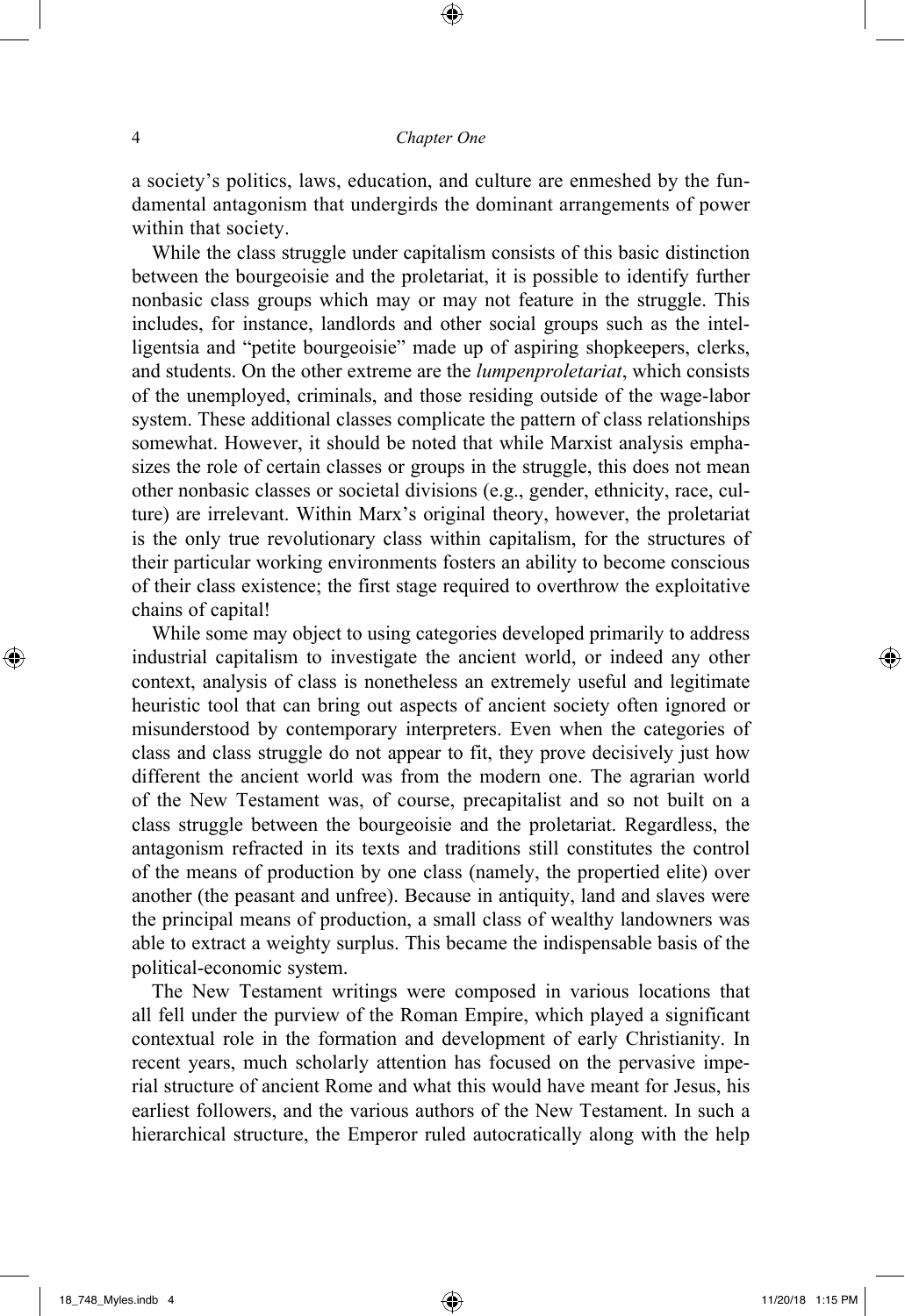of a small ruling elite scattered among the provinces and among whom most of the wealth, land, and social power was concentrated. The bureaucrats, military leaders, and religious-political officials that comprised this elite population consisted of a small minority of the total population. To put it in simple Marxist terms: this small class of mostly city-based elite controlled the means of production.

At the other end of the spectrum was the broad class of peasants, artisans, and slaves who worked the land, produced goods, and performed other menial tasks, but did not control the means of production. Peasants comprised the overwhelming majority of the population (see figure 1.1). The laborpower of the peasant and artisan classes produced the material wealth that, rendered through taxes and rents, sustained the parasitical lifestyle of the city-based elite. Most peasants lived at, slightly above, or below subsistence level. The smaller subclass of artisans, often associated with urban contexts but more acquainted with peasants and village-life, produced goods and services. Slaves existed at multiple levels of social prestige and carried out a number of household and manual labor tasks. In between the large mass of peasants and the ruling elite was the retainer class, made up of officials, soldiers, household servants, and personal retainers, who served the ruling class in a variety of administrative tasks and duties. Even so, retainers came from diverse backgrounds and could acquire different levels of social power depending on role or function (see below). Entrepreneurial businessmen and women were anomalous to the ancient world. While a minority of merchants were occasionally able to accumulate wealth through trade, they were generally unable to take ownership of the land, which was required if one was to control the primary basis for economic production. It also bears mentioning that we ought to be cautious of simplistically equating the peasant class with the revolutionary (proletarian) class, as some well-meaning liberationist exegetes have done. Beholden to the aristocracy, the peasant class never fully developed a distinctive class consciousness as did the bourgeoisie prior to and during the rise of capitalism.

As in the case of capitalism, it is the essence of a class society that the smaller basic class, in virtue of its control of the means of production (i.e., by owning the factories or in the case of the New Testament world, the land), can exploit, or appropriate a surplus off, the larger class group. While under capitalism, the surplus is typically extracted by the exploitation of wage labor, in the ancient world, exploitation usually took its form in unfree labor (including slavery, serfdom, and debt bondage) and, more typical for firstcentury Palestine, the letting of land and house property to leasehold tenants, in return for rent paid either in money, kind, or services. Hired labor was also used to a small degree to extract a surplus, but because free workers were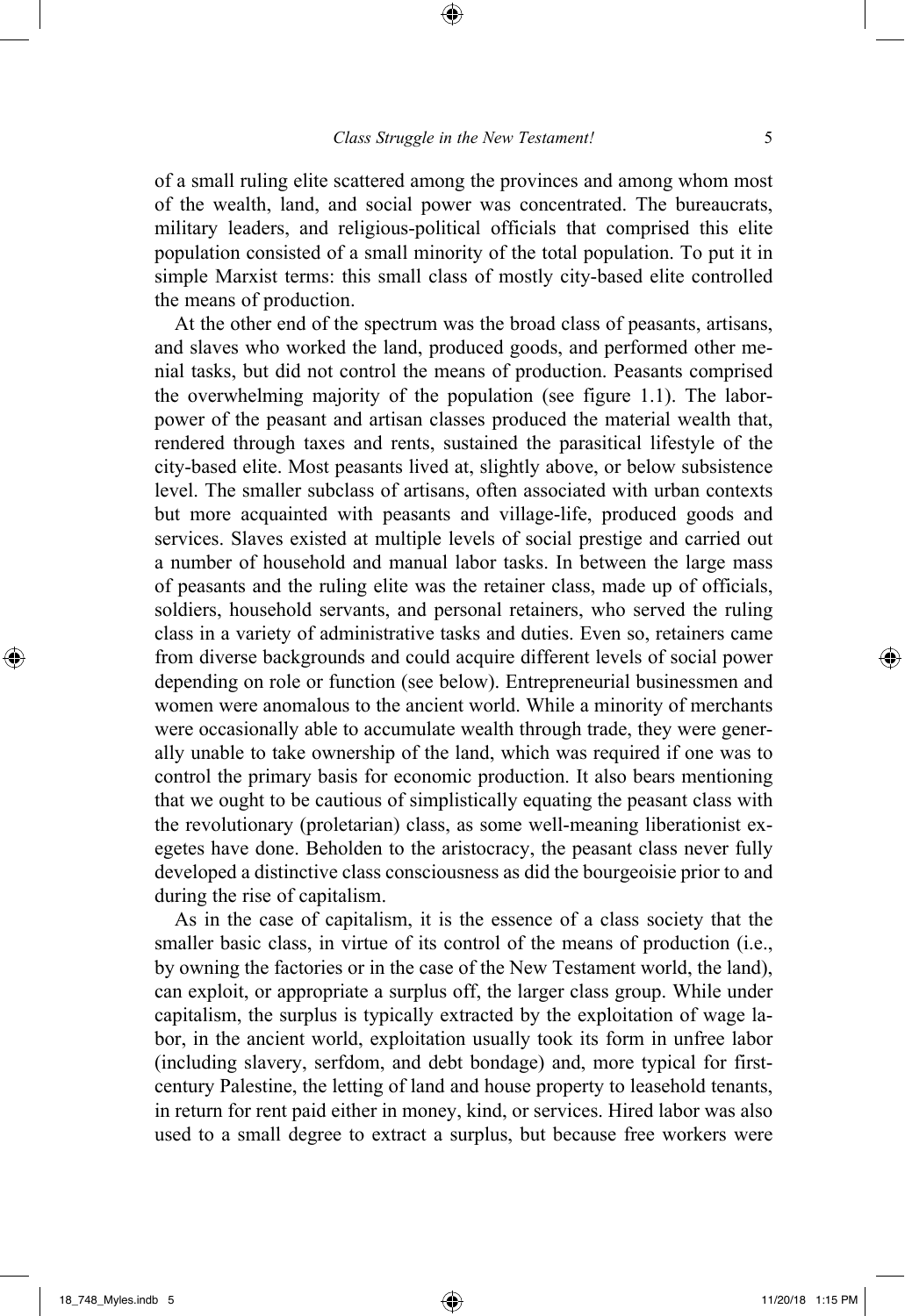

**Figure 1.1. Lenski's model of an advanced agrarian society** From *Power and Privilege: A Theory of Social Stratification* by Gerhard Emmanuel Lenski, Jr. Copyright © 1984 by the University of North Carolina Press. Used by permission of the publisher. www.uncpress.org

generally scarce, unskilled, and not overly mobile, it was more practical for the landowners to bond them to particular income-generating properties. The "competition" of slaves and other forms of unfree labor within the equivalent of the first-century "employment market" would have put downward pressure on the wages offered to hired workers.

While this outline of the agrarian class struggle certainly forms the political-economic background to the New Testament, texts are generally regarded as relatively autonomous, and function within their own rules of production and reception. The New Testament both partakes of and contributes to the contestation of ideology in the ancient world, and individual texts are not merely a mirror reflection of specific class interests or political tendencies. Moreover, as we will see below, some contributors to this volume seek to further refine our understanding of the agrarian social formation and its class structure. Roland Boer and Christina Petterson, for instance, emphasize the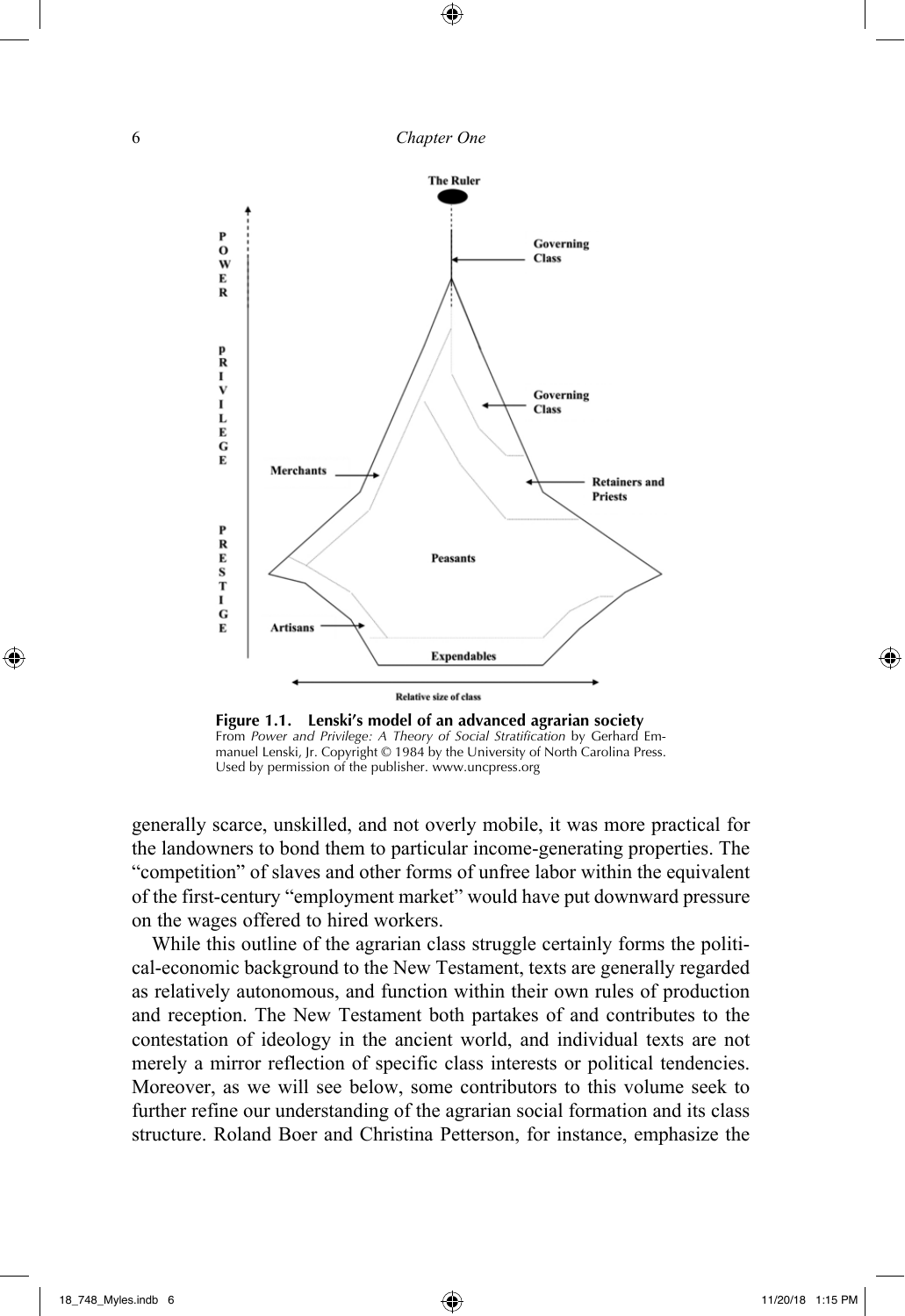importance of slavery in the Roman Empire and early Christianity. Sarah E. Rollens and Christopher B. Zeichmann seek, in different ways, to disturb accepted notions of the retainer class. Alan H. Cadwallader and Robert J. Myles pursue, again in different ways, further variation (or not) within the rather large and unwieldy class of peasants.

## **CLASS IDENTITY VERSUS CLASS STRUGGLE**

Having outlined the basic class dialectic and its heuristic application to the New Testament world, it is prudent to address some of the overarching aims of this volume. Class struggle, as opposed to class identity, refers to the process by which the material social, political, and economic conditions of human life might be transformed, and additionally, the structural means by which the ideology of the ruling class is reproduced and naturalized. It thus means a whole lot more than the performance of a particular group identity within the social sphere. Placing "struggle" at center-stage is important for two reasons.

First, *it broadens our understanding of class beyond its perfunctory role as a signifier of identity*. Struggle indicates conflict: an incompatible clash between two or more sides. It also connotes the efforts one or more sides may take to achieve or attain something in the face of difficulty or resistance. Class packaged *without* struggle, however, is part of the broader trend within today's capitalist marketplace, swamped by nonsensical products that have their "dangerous" components extracted. As Slavoj Žižek perceptively puts it, "On today's market, we find a whole series of products deprived of their malignant properties: coffee without caffeine, cream without fat, beer without alcohol."3 The implicit rule is that you can appeal to class so long as it does not lead to anything too revolutionary. Rather than forming the basis of social and economic reality as it is experienced by people of all genders, races, and cultures, class, when divorced from struggle, becomes a superfluous category.

The notional emphasis on class as an identity transforms it into an irrelevant personal idiosyncrasy, in effect, essentializing class to a private interest. As Wendy Brown contests, the politicization of identities, notably as it has emerged within the United States, is not simply a moral or political choice, but in fact an elaborate historical production. The postmodernist struggles for recognition, she insists, take the naturalization of capitalism as its starting point:

[W]hat we have come to call identity politics is partly dependent upon the demise of a critique of capitalism and of bourgeois cultural and economic values . . .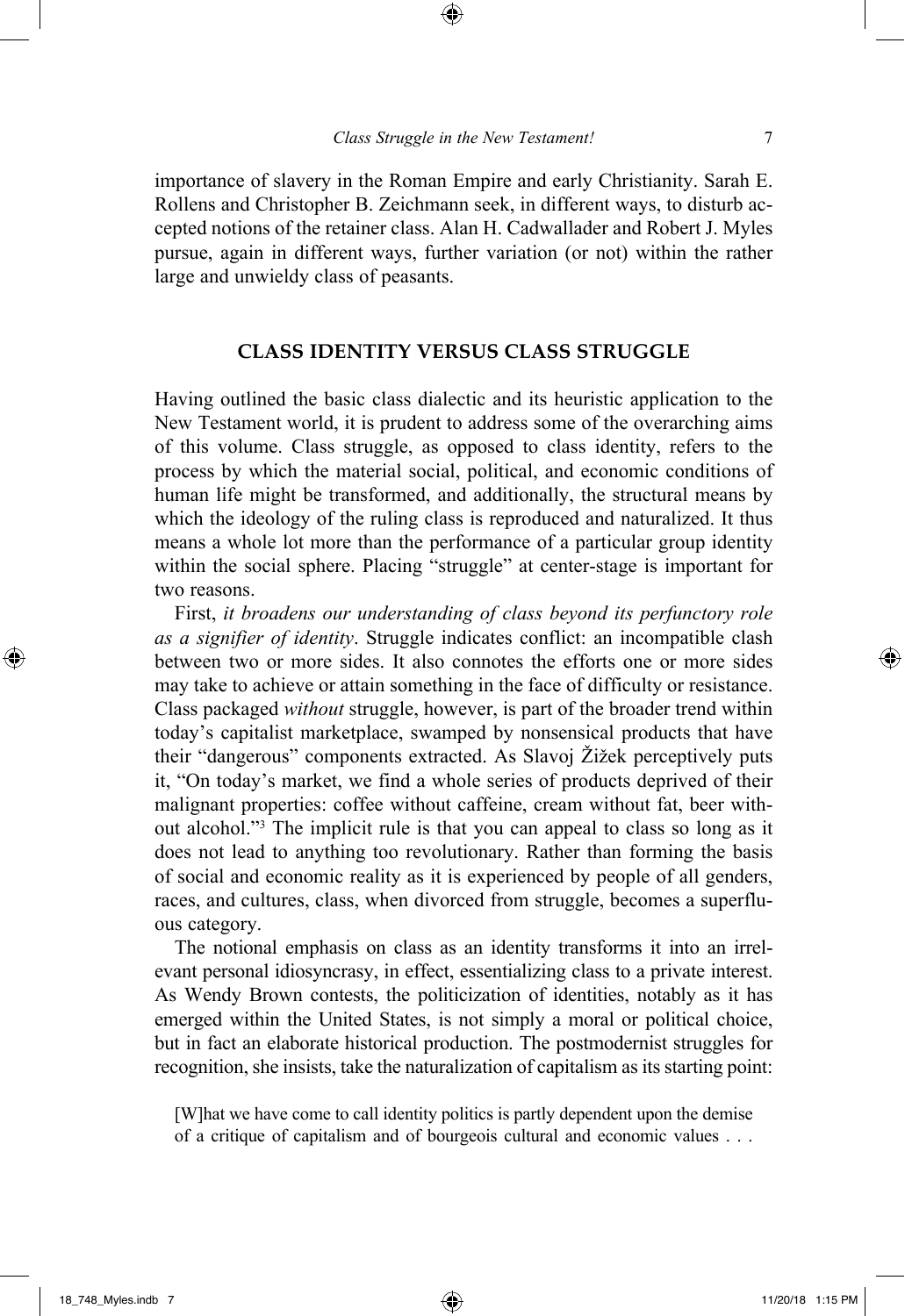identity politics concerned with race, sexuality, and gender will appear not as a supplement to class politics, not as an expansion of left categories of oppression and emancipation, not as an enriching augmentation of progressive formulations of power and persons—all of which they also are—but as tethered to a formulation of justice that reinscribes a bourgeois (masculinist) ideal as its measure.<sup>4</sup>

Brown goes on to argue that class has, in fact, become mostly inarticulable in contemporary struggles, while it is often named it is rarely theorized or developed beyond the multiculturalist mantra: "race, class, gender, [and] sexuality."<sup>5</sup> While it has become increasingly common for biblical scholars to adopt some version of this "multiculturalist mantra" to speak about the intersectionality of oppression,<sup>6</sup> the promise of an intersectional focus does not often deliver in terms of specific interconnections such as those between certain signifiers of identity and class struggle.7 The proponents of the postmodern irreducible plurality of struggles, among multiple planes, tend to "leave out the resignation at its heart—the acceptance of capitalism as 'the only game in town,' the renunciation of any real attempt to overcome the existing capitalist liberal regime."8 This naturally leads to the second reason for placing struggle at the center.

Second, *struggle orients us toward the prevailing ideological-economic conditions under which we currently exist: that is, capitalist realism.* "There is no alternative" was the favored slogan of the Conservative British Prime Minister Margaret Thatcher. The slogan submits that globalized capitalism, with its free-markets and free trade, is the only viable reality. Such a view encapsulates what the late Mark Fisher described as "capitalist realism"—that is, the dominant and all-encompassing view that there exists no coherent alternative outside of the capitalist system.<sup>9</sup> So anxious of the pervasive and totalizing atmosphere of capitalist ideology, Fisher struggled with depression and, tragically, took his own life at the beginning of 2017.10 In today's liberal-ideological constellation, the displacement of other societal tensions and struggles away from their relationship to class factors—from calling out unacknowledged privilege to conceptualizing mental health in individualistic terms—is part of the obfuscating neoliberal logic that effectively enables capitalism to perpetuate itself unscathed. The reason for this structural avoidance of class struggle, as opposed to class identity, arguably stems from an implicit or default acceptance of capitalist realism in which liberal-democracy and capitalism are regarded as the only feasible political and economic systems.

This being the case, it has become increasingly apparent that class analysis must be carried out not only of the historical and literary worlds encoded within the texts and traditions of the New Testament but also in light of the contemporary milieu in which biblical scholars are themselves implicated, that is, the shared context of global capitalism. After all, biblical critics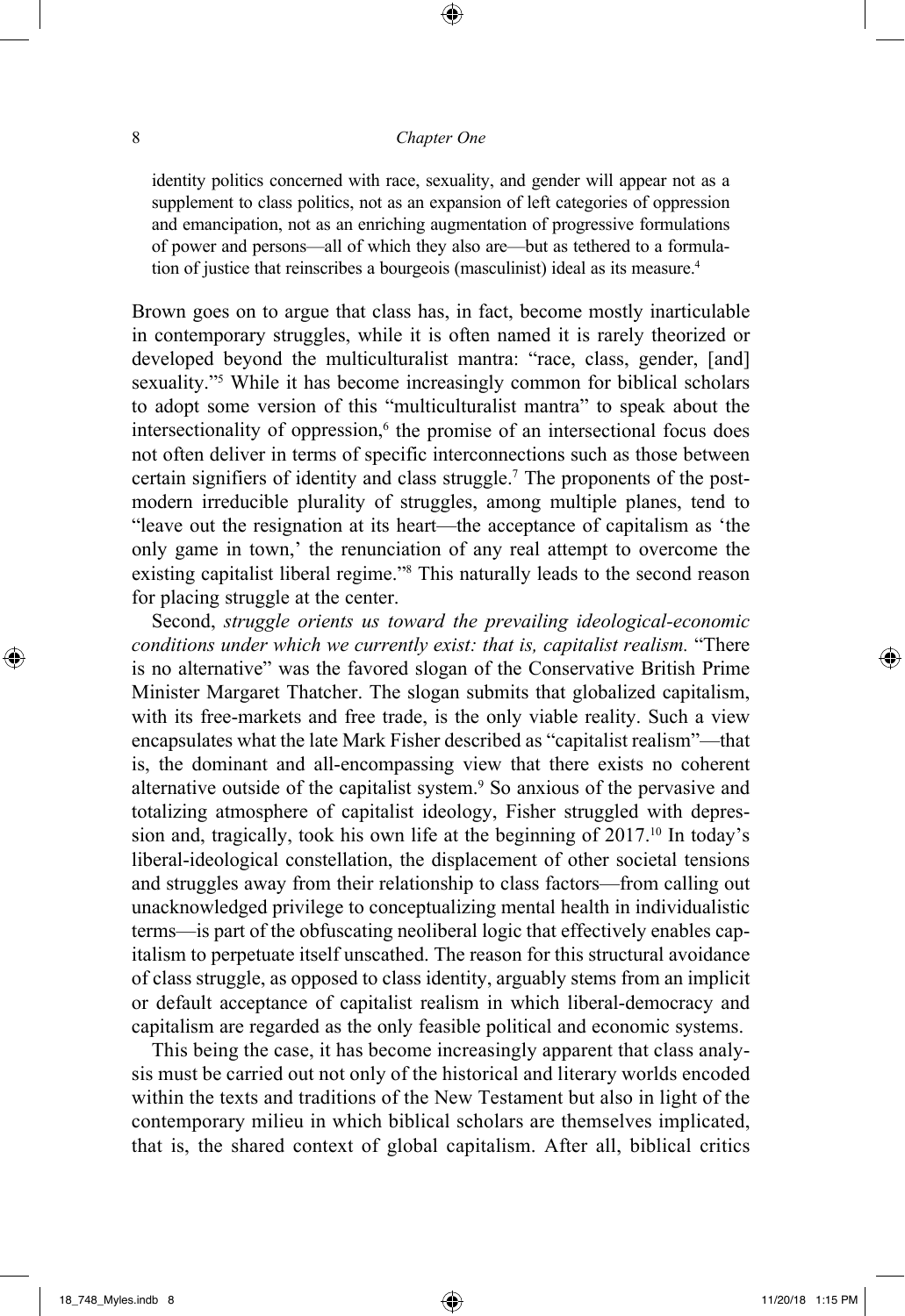are not just analysts of texts; they are usually also academics hired (on increasingly tenuous conditions) to prepare students ideologically for their respective functions within capitalist society. If Gottwald is correct that the embodiment of biblical studies in a pervasive capitalist culture blunts or denies the existence of class divisions, then we ought to keep an eye on precisely those ways biblical exegesis is itself constrained by and generative of the capitalist culture which engulfs it. Biblical scholarship, like any intellectual enterprise, is implicated by class struggle, regardless of whether one exhibits a self-awareness of this fact.

While this volume places class struggle at the center, it is not our purpose to reductively assert the primacy of class over other struggles. Instead, individual essays present new ways of understanding New Testament texts and traditions in both ancient and modern contexts by exploring the refraction of class through ideological, cultural, political, and economic modes of exploitation. Equally, tools and theories for class analysis which are part of our modern worldview must be acknowledged, subjected to criticism, and used in a self-reflexive way. We should not necessarily expect all authors to agree on definitions or method. Indeed, several authors take different and conflicting positions regarding approach and resultant interpretations. Such diversity demonstrates that more work needs to be done to clarify the various strands and approaches and to further hone how class struggle might be understood in the New Testament and its world.

## **WHAT IS TO BE DONE? OUTLINE OF CONTENTS**

It is to the individual contributions that make up this volume that I now turn. The collection begins with Neil Elliott's "Jesus, the Temple, and the Crowd: A Way Less Traveled." This essay asks probing questions of the political agency of the turbulent crowds which accompanied Jesus on his fateful trip into Jerusalem. Did Jesus act alone when he, for instance, rioted in the Temple? Or does it make better sense to understand him as part of a larger movement, and that Jesus was executed as a consequence of his participation in this collective action? Elliott identifies an apologetic tendency both in the various Gospel narratives but also in modern biblical scholarship to steer clear from the notion Jesus may have been caught up in this failed insurrection.

Following this, Christopher B. Zeichmann, in "Romans Go Home? The Military as a Site of Class Struggle in the Roman East and New Testament," draws attention to the neglected place of the Roman military within studies of the first-century class structure. Rather than lumping the military together with others possessing a small surplus of income, such as priests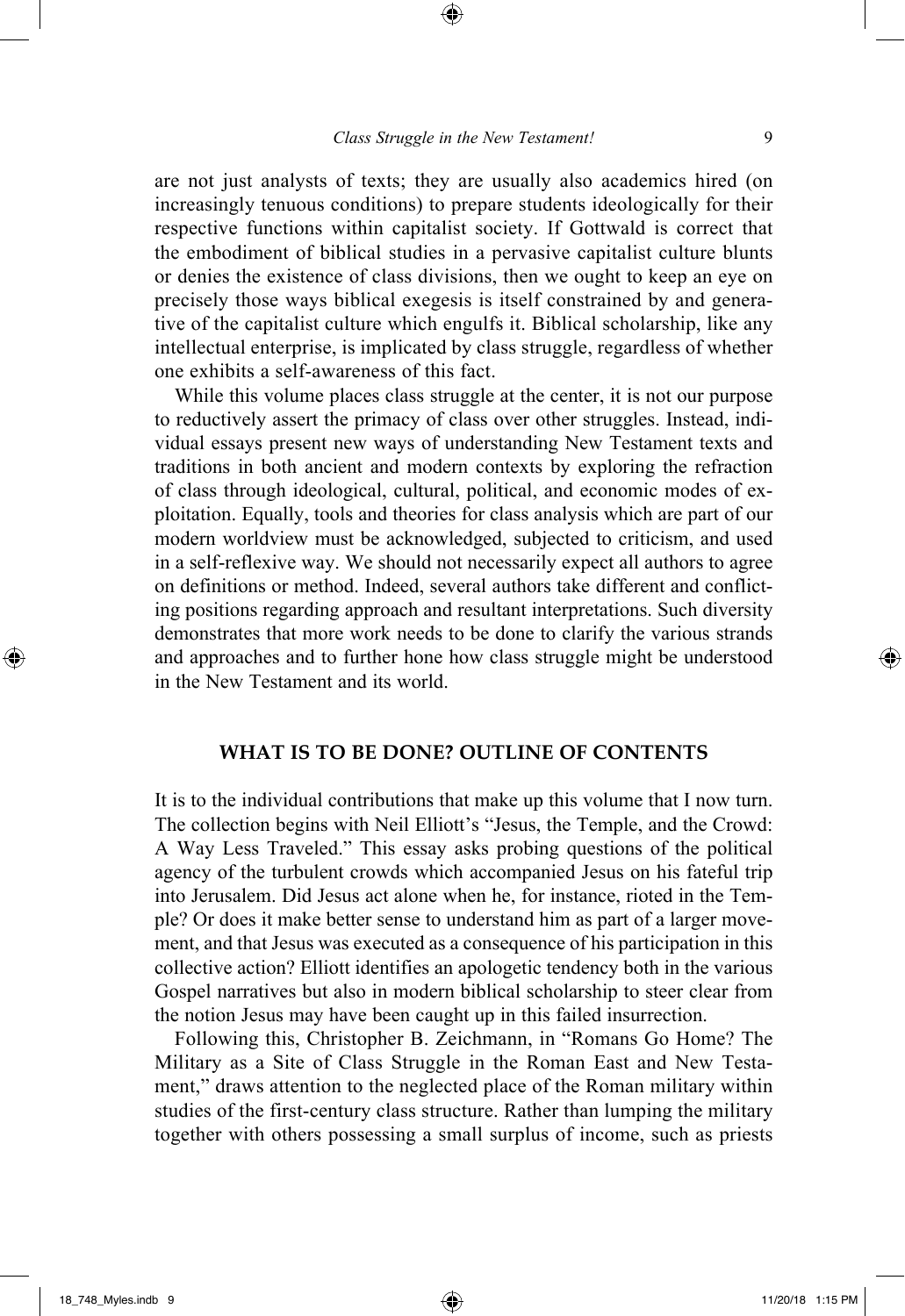or tax-collectors, Zeichmann sinks deeper into the demographics of the military in Roman Palestine, ideologies of wealth in the Roman army, and the economic status of soldiers in selected New Testament texts. In doing so, he reveals the complexity of soldiers' position within the agrarian class struggle. Although at a functional level they served the interests of the ruling elite, their wealth was often inferior to that of other retainers and sometimes even peasants.

Likewise, in "Peasant Plucking in Mark: Conceptual and Material Issues," Alan H. Cadwallader interrogates the category of the "peasant" to determine whether it does, in fact, have accuracy and precision with regard to the class analysis of the Gospel of Mark. Cadwallader suggests that the work of the Marxist classicist G. E. M. de Ste. Croix is a very useful starting point. Cadwallader then explores the issue of diversity of human interaction with the environment to suggest that the category of "peasant" does indeed remain useful, but only after substantial redefinition that incorporates the cultural expression as people of the land in alliance with those of the sea. This is set against the narrative context in which the Emperor of Rome was widely proclaimed as Lord of land and sea.

In what ways are the Gospels as cultural artifacts generative of ideology and class politics? In "IVDAEA DEVICTA: The Gospels as Imperial 'Captive Literature,'" Robyn Walsh pursues a mode of engaging the Gospels as conventional literature of the Roman imperial world, rather than what constitutes the more dominant approach within New Testament studies as records of communal oral tradition and Christian exceptionalism. Walsh begins by pointing out that the Gospel authors "had more in common with other elite Greco-Roman *writers* like Athenaeus, Philo, or Plutarch than with, say, a scribe, an uneducated landowner, a common farmer, or a community of illiterate Christians." She mounts a robust case that the aims of the Gospel authors were necessarily *literary* and, as such, can be analyzed accordingly as artifacts of elite social practice.

As noted above, class analysis must be carried out not only of the historical and literary worlds encoded within the New Testament but also in light of the contemporary milieu of global capitalism. In "Fishing for Entrepreneurs in the Sea of Galilee: Neoliberal Ideology and Biblical Interpretation," Robert J. Myles suggests the tendency of describing ancient fishermen—such as those called to follow Jesus in the Synoptic tradition—as "middle-class" and "relatively prosperous" relies on capitalist assumptions about the individual operating detached from social, political, and economic forces. Drawing on Ste. Croix, Myles situates the fishermen within the broader peasant masses of the agrarian class struggle. Building on this analysis, he concludes by reading the call of the fishermen narratives as embedded within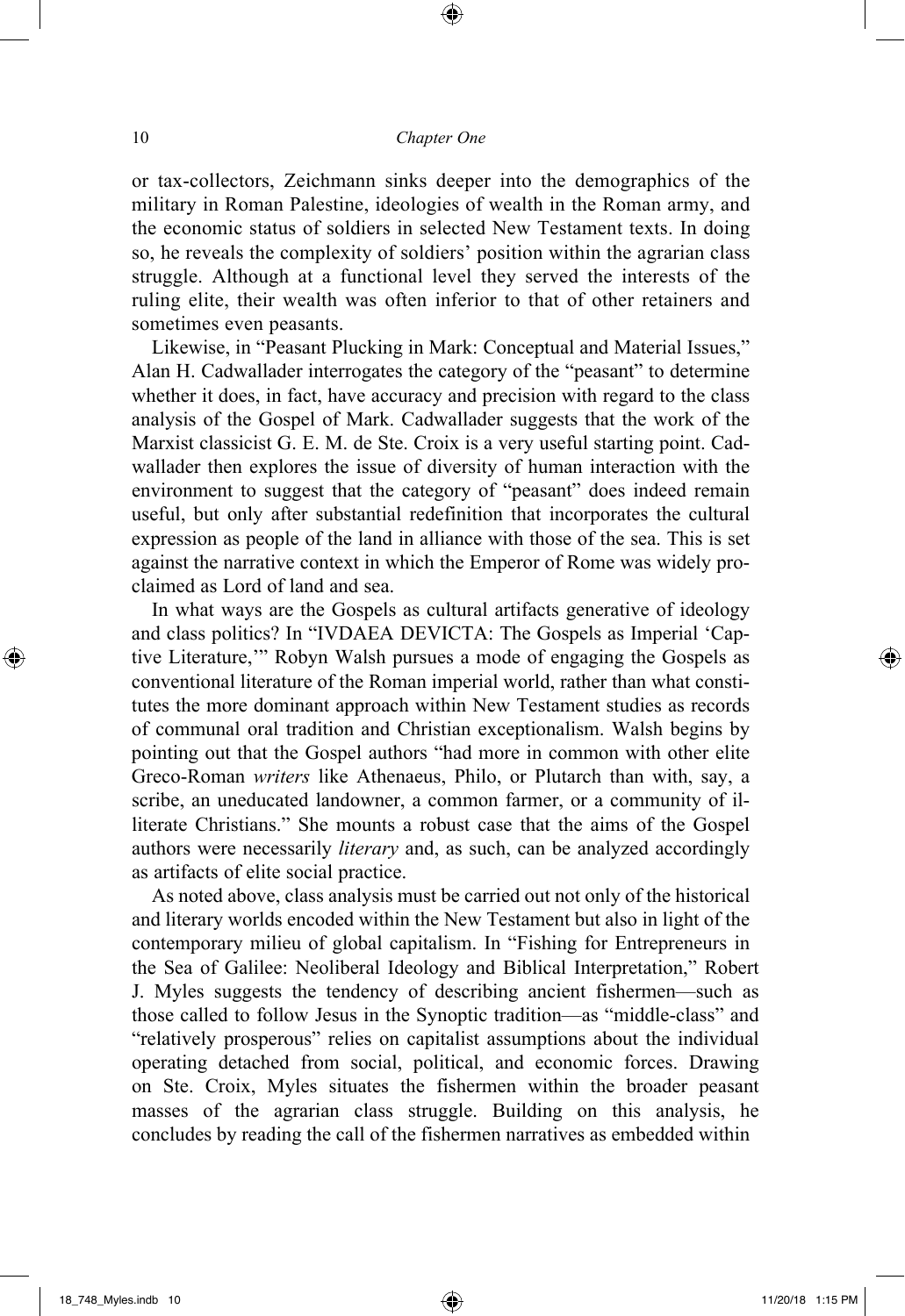a broader context of social upheaval and as gesturing toward peasant social unrest.

In "Hand of the Master: Of Slaveholders and the Slave Relation," Roland Boer and Christina Petterson jointly explore the use of slavery metaphors in the Gospel parables and Paul's letters in light of underlying socioeconomic relations, exploitation, and struggle. Slavery was pervasive in the Greco-Roman world and was a constituent part of the agrarian social formation. Boer and Petterson note that the New Testament does not simply reflect the class struggle on its surface, but rather features as an "oblique lens" through which class struggle is mediated in abstracted or refracted forms. In the case of slavery, they find evidence that early Christian communities likely benefitted from the exploitation of slave labor in their missionary activities. This presents a contradiction, of course: how to reconcile the acceptance of slave-ownership with the ideology of radical equality espoused by Paul? The solution, they identify, is found in the early Jesus movement making everyone metaphorical slaves, so to speak, while maintaining and benefiting from the fundamental inequality of this structure at the material level. The Gospels' "interpellation" of all believers as slaves, and Paul's use of slavery as an equalizing metaphor, can thus be regarded as an implicit attempt to overcome this contradiction at the level of the political unconscious.

Bruce Worthington's "Populist Features in the Gospel of Matthew" takes a different direction on the notion of collective action in the Gospel tradition from Elliott discussed above. Accompanied by insights from Ernesto Laclau's influential work *On Populist Reason*, Worthington identifies a "populist" political texture within Matthew that compares to modern forms of political populism. For Laclau, populist identifications involve: (1) a leader who participates in the substance of the community; (2) an equivalential chain of unsatisfied demands; (3) a partiality which sees itself as totality; and (4) the reconstruction of national identity around a new political core. Worthington suggests several of these features appear in Matthew's presentation of Jesus and his followers. The partiality of the Kingdom of Heaven is expressed, for instance, by its rejection of the chief priests, Pharisees and scribes, the Temple, and so on. In other words, populist identity is formed through the rejection of some, but in a way that allows the symbolic imaginary to form a cohesive, totalizing identity.

The overwhelming danger in the use of class as an analytical category for studying the ancient world is perhaps the "cookie cutter" approach in which abstract categories are imposed on or simplistically read into texts. Sarah Rollens's chapter, "Troubling the Retainer Class in Antiquity," revisits the retainer class which, in dominant models of the class structure of the New Testament world, sits between the small ruling elite and the large and somewhat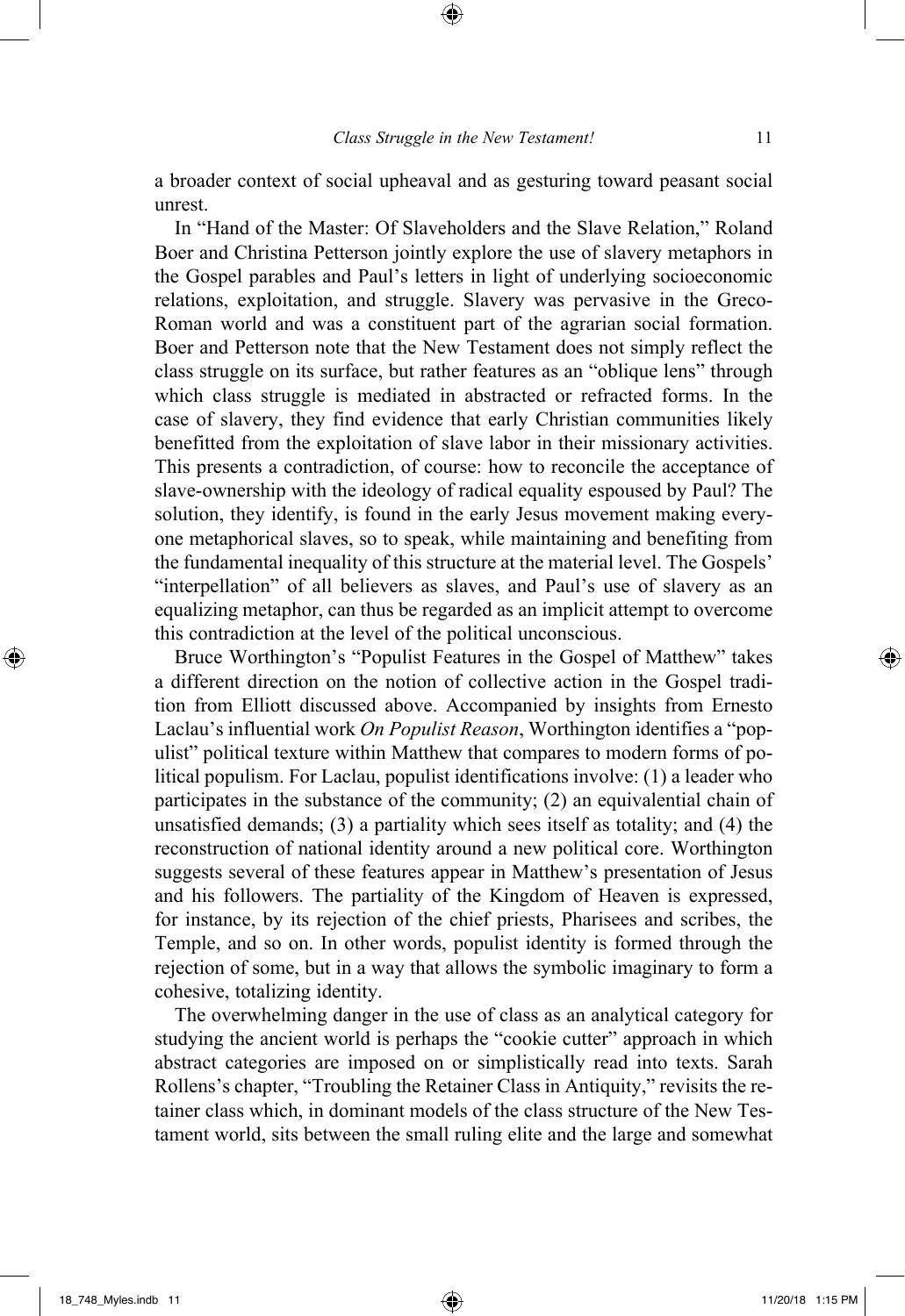diverse stratum of peasants, slaves, and other ancillary workers. Her chapter explores the merits of this label in terms of what it tells us about the people to whom we ascribe such a label. While the retainer class—which lumps together an extremely varied group of priests and bureaucrats to soldiers and officials—may tell us something about their shared economic function, it also risks collapsing an overabundance of complex and conflicting social experiences, perspectives, and goals into a monolithic entity.

One of the great joys of Marxist criticism is its ability to shed new light on existing problems or questions posed by biblical scholars. Taylor Weaver's "Rethinking Pauline Gift and Social Functions: Class Struggle in Early Christianity?" seeks to re-examine recent scholarship on Paul's use of the concept of "gifting" in light of the underlying class dynamics that structured his socioeconomic context. Turning to 2 Corinthians 8 and several other Pauline texts, Weaver suggests that Paul's practices agitate through withdrawing from dominant ancient discourses on gifting which, instead, tended to emphasize how benefactive practices should maintain social harmony.

Finally, in "The Origin of Archangels: Ideological Mystification of Nobility," Deane Galbraith offers an exhaustive examination of the complex development of the archangel through Jewish traditions of royal ancestral heroes. He suggests that early Christianity inherited an intrinsically hierarchical figure of the archangel, underpinned by an ideology which seeks to legitimate an elite class of "nobles." The figure of the archangel, as such, causes the perpetuation of class difference through an imagined alliance of earthly and heavenly elite rulers. This presents a problem for readings of the New Testament that regard the eschatological promise of God's Kingdom as one-dimensionally liberative. On the contrary, as Galbraith posits, these texts only oppose prevailing world empires in seeking to replace them with a Jewish equivalent.

The volume concludes with a postscript by one of the foremost scholars of class and religion, James G. Crossley. Crossley locates the overall contribution of the volume within the broader ideological politics of the disciplines of Christian origins and New Testament studies. Evoking the metaphorical language of Marx and Engels, he observes that class functions as a "specter" in biblical studies: it haunts the history of scholarship only to return at key moments, like the present cultural moment of peak liberalism, that is, the critical point at which liberal identity politics has become equal to its own *reductio ad absurdum*, thus leading any rational person to abandon it for truly progressive ideologies.

How can it be that we continue to find aesthetic, academic, and religious appeal in the cultural artifacts of a vastly different society? We respond to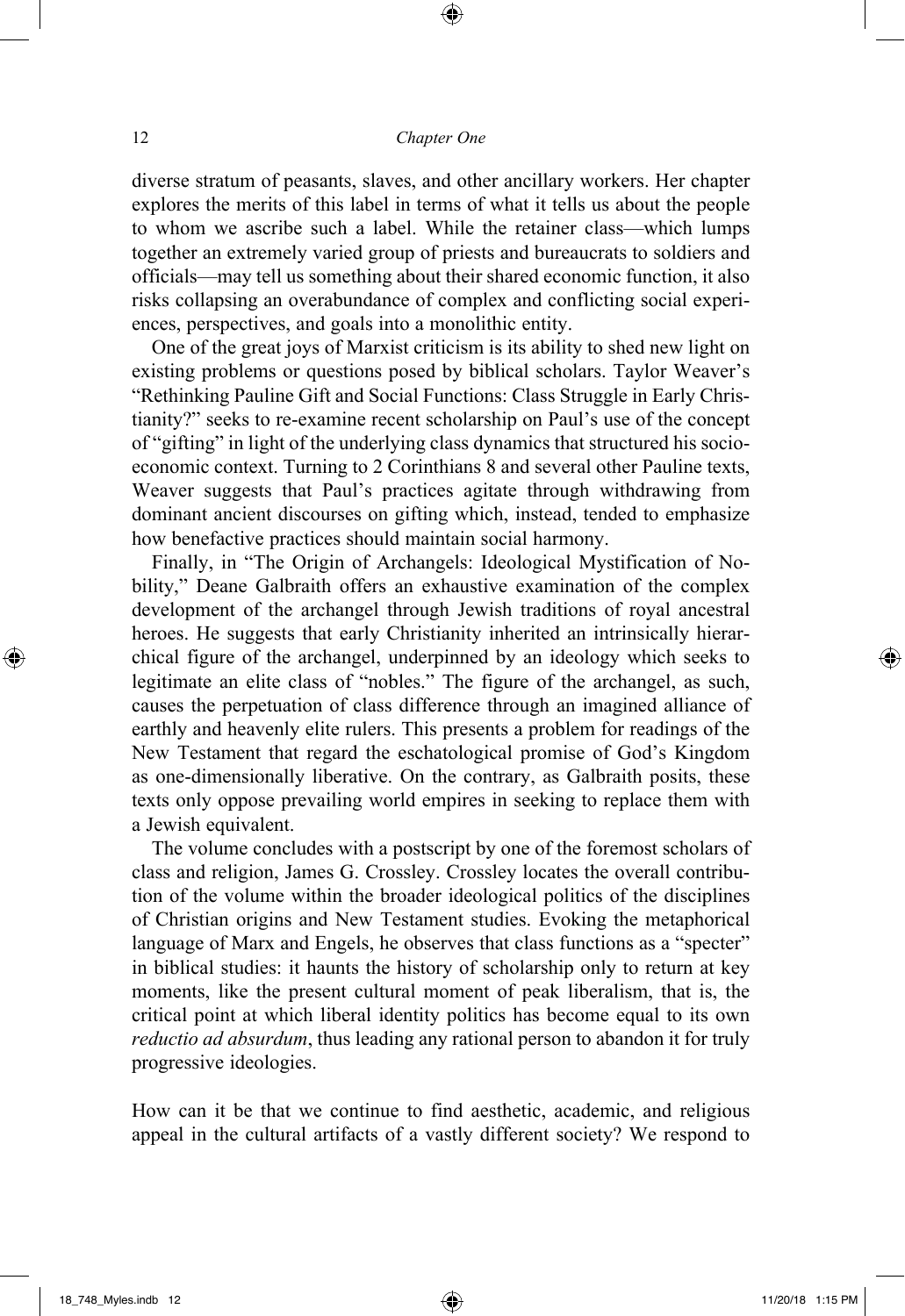these ancient texts because our own history links us to their world; we find in the New Testament an undeveloped phase of the world-historical forces which now happen to condition us. The New Testament writings refract the antagonisms of its underlying social formation. Even though the ideology of a text functions relatively autonomously from its class associations, the New Testament, as with all cultural artifacts, is nonetheless imbued with the contradictions of the societies in which it was produced and is now consumed. Exposing these contradictions is the first step of criticism.

It is with these ideas in mind, and with the promise of the explanatory power of class analysis, that we turn to the crucial task of demystifying the class struggle in the New Testament.

### **NOTES**

1. Norman K. Gottwald, "Social Class as an Analytic and Hermeneutical Category in Biblical Studies," *JBL* 112, no. 1 (1993): 3.

2. Karl Marx and Friedrich Engels, "Manifesto of the Communist Party," in *Marx/Engels Selected Works*, vol. 1 (Moscow: Progress Publishers, 1969), 98.

3. Slavoj Žižek, *Welcome to the Desert of the Real! Five Essays on September 11 and Related Dates* (London: Verso, 2002), 10.

4. Wendy Brown, *States of Injury: Power and Freedom in Late Modernity* (Princeton: Princeton University Press, 1995), 59.

5. Brown, *States of Injury*, 61.

6. Perhaps the most prominent example is found in the work of Elisabeth Schüssler Fiorenza, who coined the term "kyriarchy" (from the Gk. *Kyrios*, lit. "lord"), to replace the more common term "patriarchy." She uses kyriarchy to describe the multifaceted domination of the Emperor, lord, master, father, husband, and elite propertied male. Kyriarchy is deployed through her work as a heuristic or exploratory concept, an "analytic instrument that allows one to investigate the mulplicative interdependence of gender, race, and class stratifications as well as their discursive inscriptions and ideological reproductions." Elisabeth Schüssler Fiorenza, *Democratizing Biblical Studies: Toward an Emancipatory Educational Space* (Minneapolis: Fortress, 2009), 23.

7. Ken Plummer puts it somewhat more cynically in his article on sexuality studies and class when he writes that "despite all the talk about 'intersectionality,' we really do not hear much about class these days." Ken Plummer, "Studying Sexualities for a Better World? Ten Years of Sexualities," *Sexualities* 11, no. 1–2 (2008): 8.

8. Judith Butler, Ernesto Laclau, and Slavoj Žižek, *Contingency, Hegemony, Universality: Contemporary Dialogues on the Left* (London: Verso, 2000), 95.

9. Mark Fisher, *Capitalist Realism: Is There No Alternative?* (Ropely: Zero, 2009).

10. Fisher often referenced his struggles with mental health in his academic work. For example, in *Capitalist Realism* he asserts: "It is necessary to reframe the growing